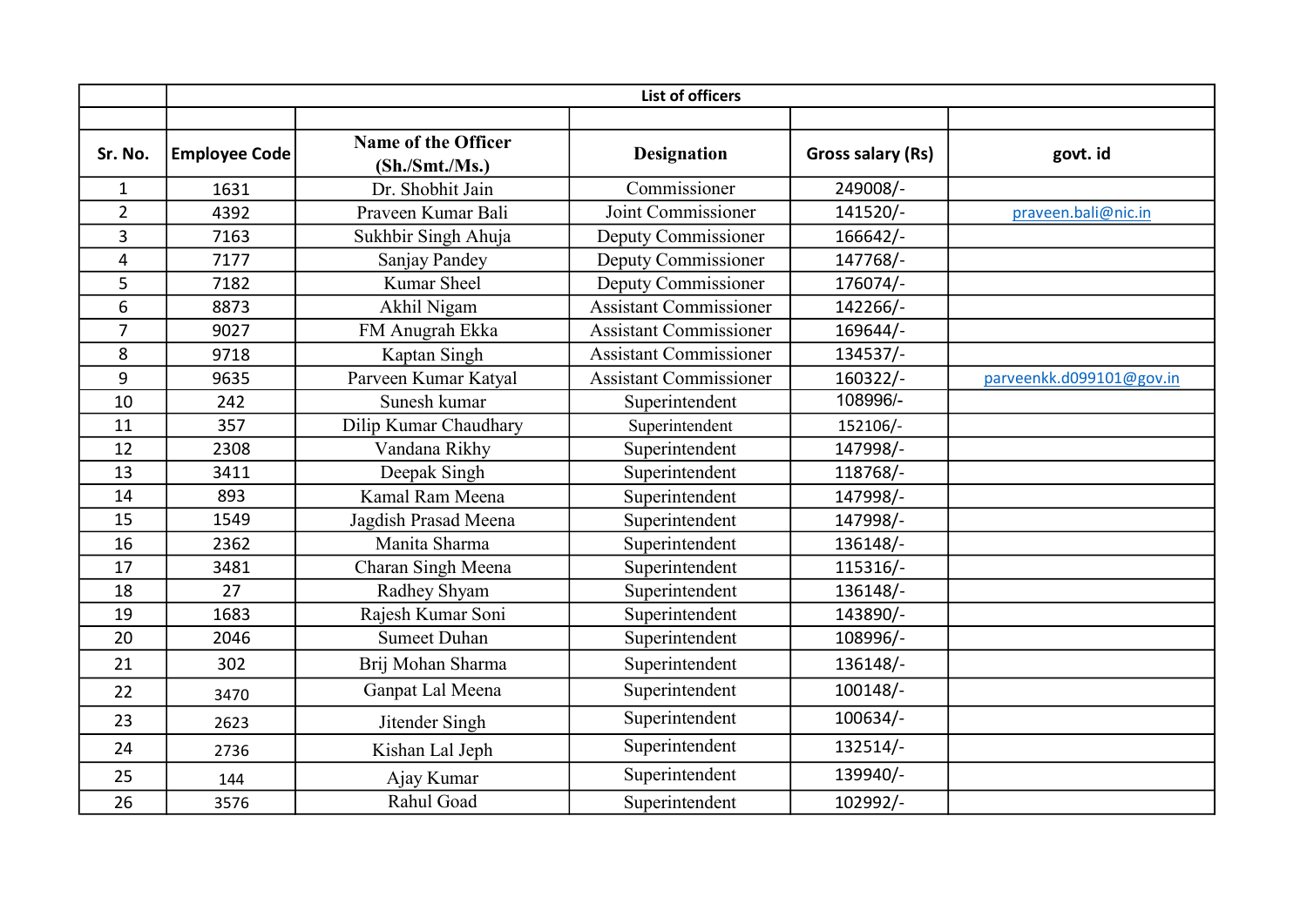| 27 | 1551                         | Anita Malhotra            | Superintendent | 139940/-   |  |
|----|------------------------------|---------------------------|----------------|------------|--|
| 28 | 3515                         | Shiv Kishor               | Superintendent | $100148/-$ |  |
| 29 | 3486                         | Supriya                   | Superintendent | 105994/-   |  |
| 30 | 2779                         | Hemant Kumar Verma        | Superintendent | 105994/-   |  |
| 31 | 542                          | Virender singh            | Superintendent | 147998/-   |  |
| 32 | 582                          | Deepa Ravichandran        | Superintendent | 152106/-   |  |
| 33 | 2283                         | Rajeev Gupta              | Superintendent | 136148/-   |  |
| 34 | 2913                         | <b>Amit Mahey</b>         | Superintendent | 118634/-   |  |
| 35 | 2847                         | Gaurav Beadhlan           | Superintendent | $100148/-$ |  |
| 36 | 1360                         | Manju Chugh               | Superintendent | 136148/-   |  |
| 37 | 3456                         | Jagdish Prasad Meena      | Superintendent | 100148/-   |  |
| 38 | 3396                         | Anil Sankhla              | Superintendent | 100148/-   |  |
| 39 | 329                          | Vishnu Sharma             | Superintendent | 136148/-   |  |
| 40 | 2788                         | Narender Singh            | Superintendent | 132514/-   |  |
| 41 | 2866                         | Arun Khoda                | Superintendent | 105994/-   |  |
| 42 | $\overline{a}$               | Sanjay Singh Dhami        | Appraiser      | $91932/-$  |  |
| 43 | $\overline{\phantom{a}}$     | Rahul Bansal              | Appraiser      | $91932/-$  |  |
| 44 | $\overline{a}$               | Mohan kumar Jaiswal       | Appraiser      | 118634/-   |  |
| 45 | $\qquad \qquad \blacksquare$ | Sachin Kumar Arya         | Appraiser      | $91932/-$  |  |
| 46 |                              | Vikrant Mann              | Appraiser      | 89404/-    |  |
| 47 | $\overline{a}$               | Shiv Prabhat              | Appraiser      | $94618/-$  |  |
| 48 | $\overline{\phantom{a}}$     | Pritam Dahiya             | Appraiser      | 128880/-   |  |
| 49 | $\overline{\phantom{a}}$     | Munesh Kumar Meena        | Appraiser      | 131514-    |  |
| 50 | $\frac{1}{2}$                | Mohit Kumar               | Appraiser      | $94618/-$  |  |
| 51 | $\ddot{\phantom{a}}$         | Achal Singh               | Appraiser      | 139940/-   |  |
| 52 | $\ddot{\phantom{a}}$         | Sunil                     | Appraiser      | 91932/-    |  |
| 53 | $\overline{\phantom{a}}$     | Manisha Gera              | Inspector      | $100148/-$ |  |
| 54 | 3752                         | Prerna Gupta              | Inspector      | 86876/-    |  |
| 55 | 2414                         | Monika Gasain             | Inspector      | $91932/-$  |  |
| 56 | 3660                         | Anoop Kharb               | Inspector      | 97304/-    |  |
| 57 | 3433                         | <b>Ritesh Kumar Singh</b> | Inspector      | $81744/-$  |  |